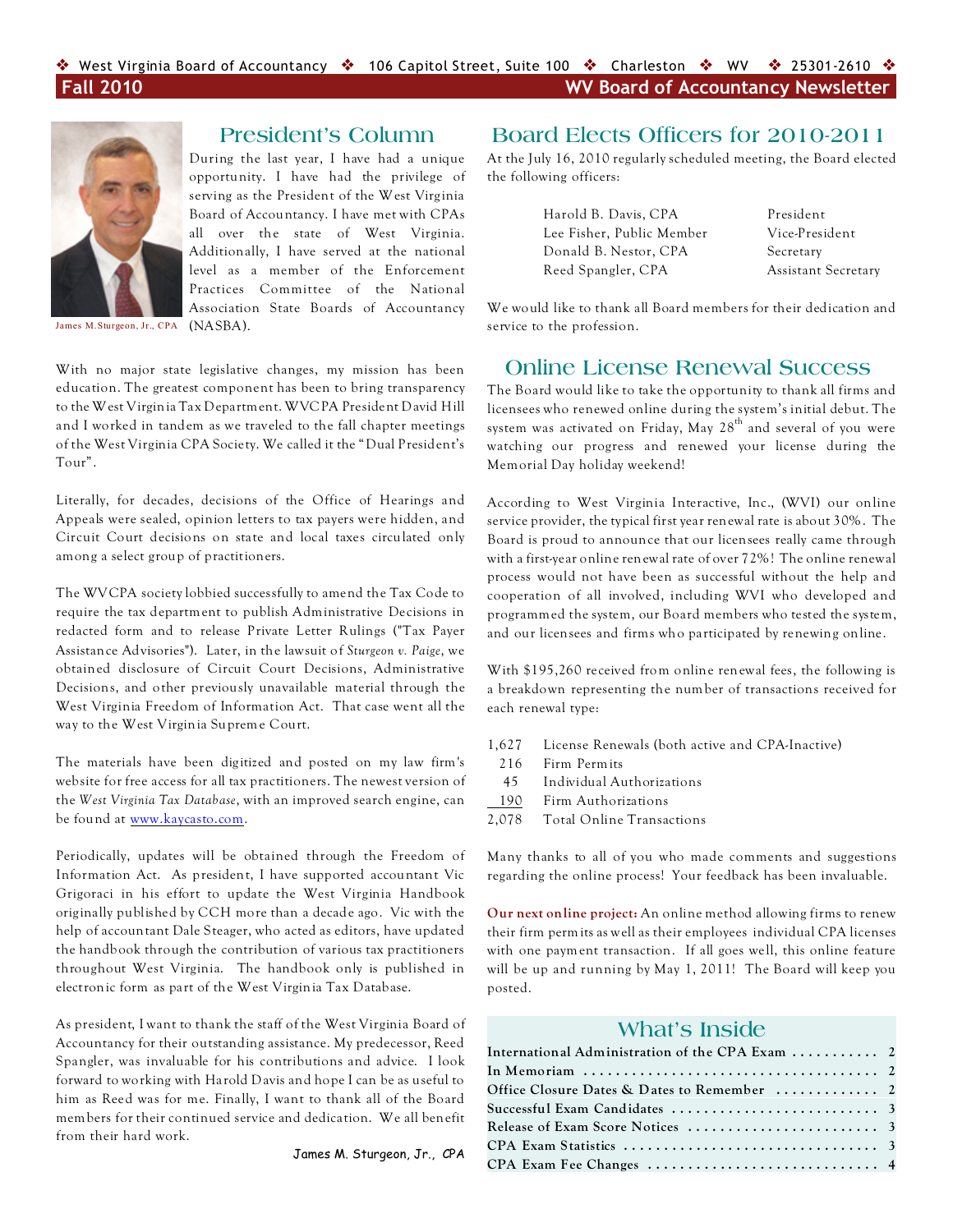# **International Administration of the Uniform CPA Examination**

Over the years, the number of international candidates traveling to U.S. jurisdictions to take the CPA Exam has been on the rise. State Boards sought ways to better serve these candidates and asked the National Association of State Boards of Accountancy (NASBA) to explore international administration options. The AICPA and NASBA formed a joint committee to explore this issue and determined that administering the Exam abroad would help meet growing international demand and position the U.S. CPA credential as an influential international designation.

The AICPA and NASBA, in consultation with state boards of accountancy, the Board of Examiners, and other major stakeholders, spent two years studying an international examination delivery program. The result is the international administration of the Uniform CPA Examination (CPA Exam), which utilizes the state board licensure process and the current examination structure. The AICPA, NASBA and Prometric are providing the same services as they do for the domestic program, so that the Exam and the licensure process will be the same for international examinees as it is for examinees within U.S. jurisdictions.

Beginning in the second half of 2011, candidates who qualify will be allowed to schedule their CPA Exam at select international locations. It will be the same examination offered in the U.S. and it will be given in English only, regardless of location.

Initially, the exam will be offered at selected Prometric testing centers in Bahrain, Kuwait, Japan, Lebanon, and the United Arab Emirates (UAE). These countries were selected based on a variety of factors including candidate demand, local privacy and data security laws, existing technical infrastructure, and the local market strength of competing credentialing organizations.

The AICPA is in the process of researching effective ways to deliver the Exam securely in other international locations. If additional locations are determined to be viable by all three Examination partners, the AICPA will notify the public through existing communications channels.

The Uniform CPA Examination administered in international locations will be the same Examination as the one delivered in the 55 U.S. jurisdictions. Testing procedures, including the collection of biometric data, will also be exactly the same as in the current U.S. jurisdictions.

Candidate eligibility will be determined according to the same criteria as with the U.S. Exam. Prospective candidates must select the U.S. jurisdiction to which they will apply, contact the Board of Accountancy (or its agent) in that jurisdiction to obtain application materials, submit completed applications and required fees, as instructed, and once deemed qualified, schedule for the Examination. Any special requirements that international applicants must meet (such as arranging for an evaluation of their educational credentials by an agency approved by the board) are explained in the application materials supplied by accountancy boards.

International candidates passing the CPA Examination will be held to the same licensure requirements that their U.S. counterparts are responsible to fulfill. Passing the exam does not result in a CPA credential. In addition to passing the exam, all CPA candidates must complete mandatory experience and educational requirements, as determined by the State Boards of Accountancy.

International candidates are required to agree to "informed consent," which includes the provision that they must seek full licensure within 3 years of passing the Exam. Candidates who fail to obtain licensure within that time period will have their scores archived or deactivated.

Additional information including specific locations and schedules will be posted to the Exams website at [www.aicpa.org/cpa-exam](http://www.aicpa.org/cpa-exam) as it becomes available.

|          | In Memoriam         |            |
|----------|---------------------|------------|
| WV000215 | Donald E. Griffin   | 11/12/2009 |
| WV000145 | William H. McKee    | 01/08/2010 |
| WV000398 | Howard M. Arnett    | 01/21/2010 |
| WV001881 | Terri L. Chapman    | 01/26/2010 |
| WV000666 | Wade S. McClure     | 04/2010    |
| WVPA0169 | Anthony R. Allowatt | 06/21/2010 |
| WV002424 | Deborah Bowman      | 09/17/2010 |
| WV001062 | Robert A. Ward      |            |

## **Office Closure Dates**

**In accordance with the holiday schedule adopted by the State of West Virginia, the Board office will be closed on the following dates:**

| 11/25-26/2010  | Thurs. & Fri. | Thanksgiving Holiday   |
|----------------|---------------|------------------------|
| 12/24/2010     | Friday        | Christmas Eve          |
| 12/31/2010     | Friday        | New Year's Eve         |
| 01/17/2011     | Monday        | Martin Luther King Day |
| 02/21/2011     | Monday        | President's Day        |
| 05/30/2011     | Monday        | Memorial Day           |
| 06/20/2011     | Monday        | West Virginia Day      |
| 07/04/2011     | Monday        | Independence Day       |
| 09/05/2011     | Monday        | Labor Day              |
| 10/10/2011     | Monday        | Columbus Day           |
| 11/11/2011     | Friday        | Veteran's Day          |
| 11/24-25, 2011 | Thurs. & Fri. | Thanksgiving           |
| 12/26/2011     | Monday        | Christmas Day          |

## **Dates to Remember**

| November 30, 2010 | <b>CPE Reporting Form Mail Date</b> |
|-------------------|-------------------------------------|
| January 31, 2011  | Postmark Deadline for Submission of |
|                   | <b>CPE Reporting Forms</b>          |
| May 15, 2011      | Online License Renewal Launch       |
|                   | Date / Paper Renewal mailing        |
| June 30, 2011     | <b>Renewal Postmark Deadline</b>    |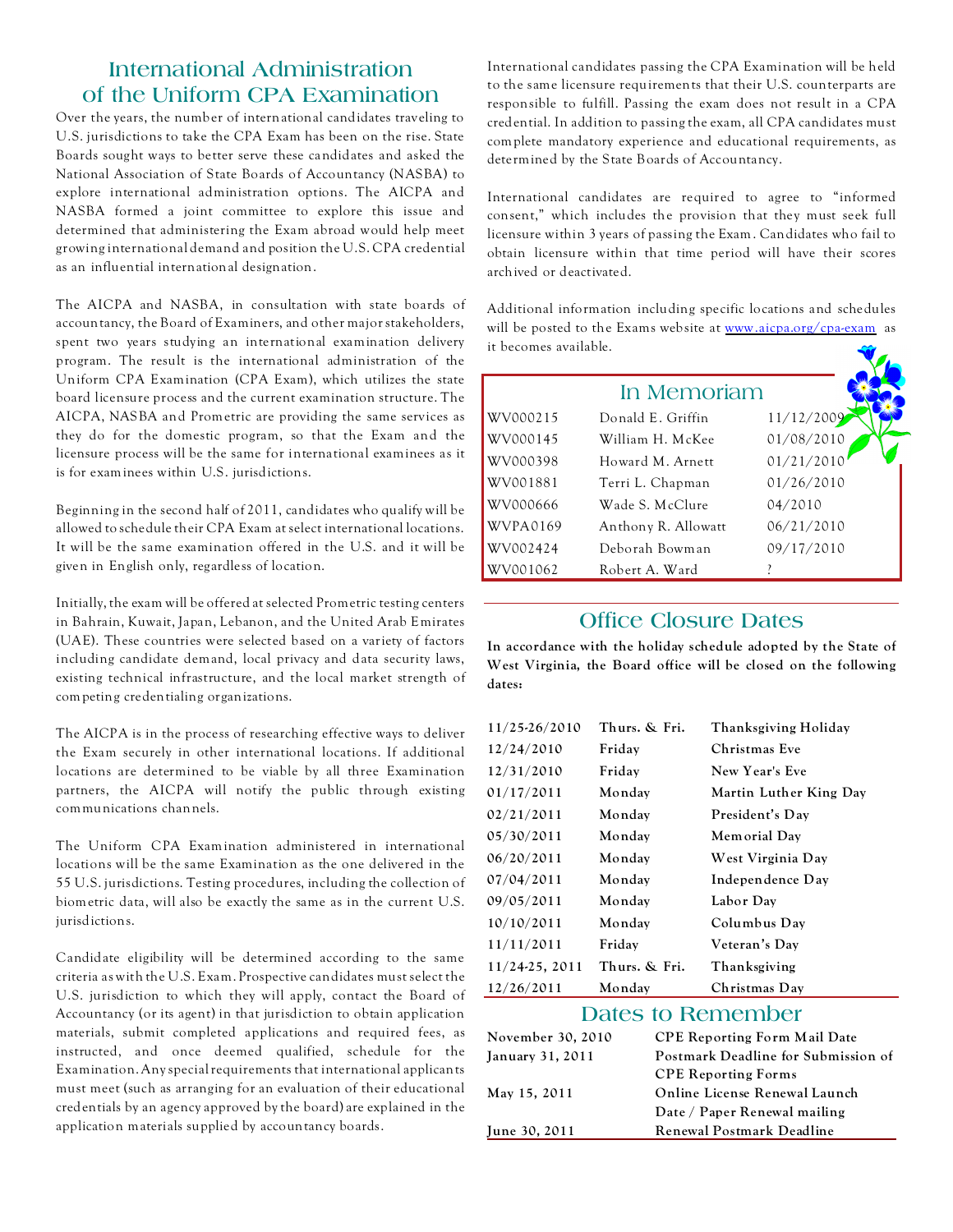# CONGRATULATIONS!

## **Successful Exam Candidates**

#### **October/November 2009**

| WV004796 | Sabrina M. Benedum        |
|----------|---------------------------|
| WV004799 | Christopher Jason Bianchi |
| WV004808 | Robert Lee Bias III       |
| WV004810 | James Edward Britt II     |
| WV004802 | Matthew Ryan Carroll      |
| *        | William Denver Coen       |
| WV004819 | Megan Marie Delancey      |
| WV004793 | Cheryl L Exline           |
| WV004811 | Lori Katherine Fisher     |
| WV004814 | Jennifer Marie Fleming    |
| $\star$  | Kevin Michael Gessler Jr  |
| WV004817 | Tatsiana Hliatsevich      |
| WV004805 | Kristin Dawn Keefer       |
| WV004823 | Barrett Wesley Lynch      |
| WV004821 | Mindy Darlene Mayfield    |
| WV004809 | Patrick Aaron McGraw      |
| WV004800 | Kristin Cipriani Moody    |
| $\star$  | Philip Richey Pefferman   |
| WV004806 | Kristen S Queen           |
| WV004801 | Russ David Roberts        |
| $\star$  | Ai Kim Sexton             |
| WV004816 | Todd Andrew Shafer        |
| WV004804 | Jennifer Leann Snow       |
| WV004822 | Margaret Jean Tardy       |
| WV004792 | Paul M Thornton           |
| WV004807 | Christopher Paul Wilson   |
| WV004818 | William S. Winfrey III    |

#### **January/February 2010**

| WV004831 | Julius David Aloi       |
|----------|-------------------------|
| $\star$  | Anastasia Belashova     |
| WV004856 | Karen Ellen Blickley    |
| WV004843 | Tyler Lee Bridgette     |
| WV004829 | Drew Patrick Bryan      |
| WV004827 | Clifford James Callahan |
| WV004839 | Amber Nicole Deadrick   |
| ÷        | Ryan Richard Deatrick   |
| WV004825 | Scott Alan Depriest     |
| WV004848 | Rebecca Jo Elliott      |
| WV004832 | Marcus Vincent Ervin    |
| WV004860 | Melissa Ann Harris      |
| WV004828 | Timothy Charles Hinkle  |
| WV004841 | Jeremy Robert Johnson   |
| WV004836 | Michael Lee Ramey       |
| WV004840 | Laura Ann Reed          |
| WV004837 | Jamie Lynn Shaw         |
| WV004830 | Kristin Rae Stathers    |
| WV004838 | Reneda Lynn Welch       |
|          |                         |

#### **April/May 2010**

| WV004863 | Robert W Bicker          |
|----------|--------------------------|
| WV004861 | Chad Thomas Callen       |
| WV004855 | Shana Dawn Clay          |
| ÷        | Patrick McEntee Dunlavey |
| WV004844 | Crystal a Forrest        |
| WV004849 | Steven Matthew Harmon    |
| WV004852 | Daniel Mark Hastings     |
| WV004850 | Karen M Johnston         |
| WV004864 | Kaitlin Stone Keenan     |
| WV004845 | Brice J Mills            |
| WV004853 | Charles Matthew Morris   |
| WV004851 | Phillip Justin Nuce      |
| $\star$  | Justin M Pastorius       |
| WV004854 | Ann Louise Thayer        |
| ÷        | Saira Wahid              |

#### **July/August 2010**

| WV004872 | Scott Dolan Barber     |
|----------|------------------------|
| WV004873 | Zachary Clark Cowan    |
| ÷        | Matthew D. Dickerson   |
| WV004869 | Jared Monroe Gillespie |
| $\star$  | Melissa Ann Hitchens   |
| WV004874 | Adam K Kennedy         |
| WV004877 | Michael Edward Koreski |
| WV004876 | Jennifer Marie Marrs   |
| WV004880 | Alex Mwariri Murichu   |
| $\star$  | Richard Lee Ross       |
| WV004878 | Benjamin Morgan Sandy  |
| $\star$  | Laura Louise Schaeffer |
| WV004866 | Amber Lynn Shirkey     |
| WV004881 | John James Signore     |
| WV004875 | Nathan Sean White      |
| $\star$  | Benjamin W White       |
| WV004879 | Kylee Christine Wiblin |

\* Passed Exam, not yet certified

# Release of Exam Score Notices

With the implementation of the computerbased Uniform CPA Examination in 2004, the process for scoring Exam sections and releasing cand idate grades was modified to accommodate the new Exam format. Under the modified procedure, the AICPA grades the Exam on a section-by-section basis. The Board is not notified regarding which Exam section will be graded first. After grading, the AICPA forwards the scores for each section to the National Candidate Database (NCD), which is managed by NASBA. The score notices are processed and sent to the Board.

After receiving the score notices, the Board reviews and processes the score notices, then mails the score notices to candidates. In most cases, the Board mails the score notices to candidates within three business days of receiving the score notices.

Because the Exam is graded on a section-bysection basis and the sections are graded in no particular order, a candidate may receive a score notice for an Exam section taken in the second month of the testing window before receiving a score notice for an Exam section taken in the first month of the testing window. Likewise, a candidate who took an Exam section after you did may receive his or her score notice before you do. Please note that candidates receive a separate score notice for each Exam section taken in a testing window

# Did You Know?

The Board requires all firms and licensees to submit written notice within 30 days of any home or employment address change. A **Change of Address** form is available on our web site at: [http://www.boa.wv.gov/](http://www.boa.wv.gov/forms/Pages/default.aspx.) then click on Forms on the left side of the page. You may also fax this information to (304) 558-1325, email to wyboa@mail.wynet.edu or mail via U.S. mail to the address indicated on the back of this newsletter.

| <b>CPA Exam Statistics</b> |                                 |                              |                                        |                             |                                                              |
|----------------------------|---------------------------------|------------------------------|----------------------------------------|-----------------------------|--------------------------------------------------------------|
| <b>Testing Window</b>      | <b>Candidates</b><br><b>Sat</b> | <b>Parts</b><br><b>Taken</b> | <b>First Time</b><br><b>Candidates</b> | <b>Candidates</b><br>Passed | <b>Passed All</b><br><b>Parts At First</b><br><b>Sitting</b> |
| Oct/Nov 2009               | 155                             | 223                          | 17                                     | 27                          | 11                                                           |
| Jan/Feb 2010               | 132                             | 172                          | 28                                     | 19                          | $\overline{2}$                                               |
| <b>Apr/May 2010</b>        | 131                             | 170                          | 31                                     | 15                          | 5                                                            |
| <b>Jul/Aug 2010</b>        | 177                             | 265                          | 62                                     | 17                          | 6                                                            |